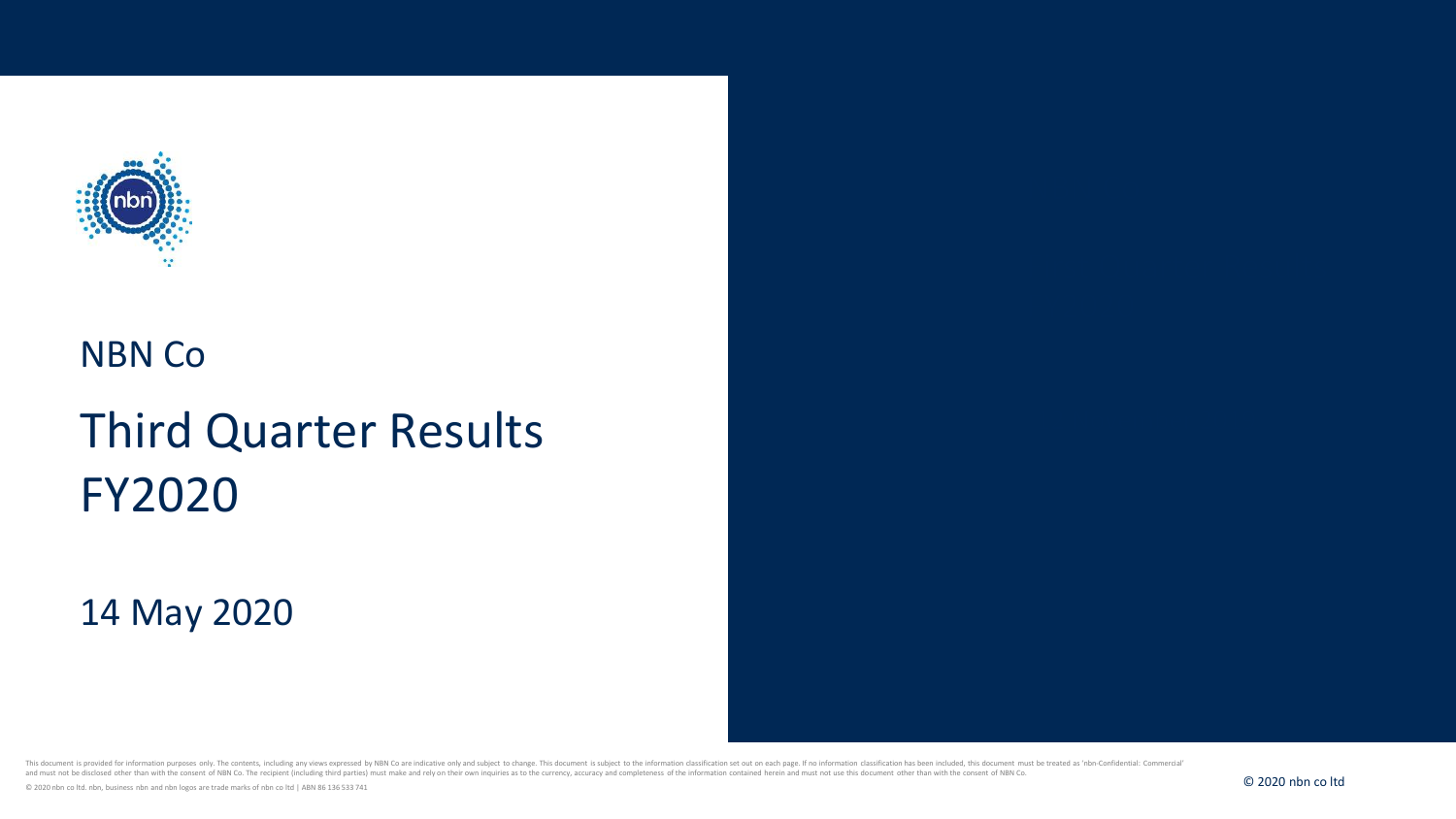**Headline** results Q3 FY20



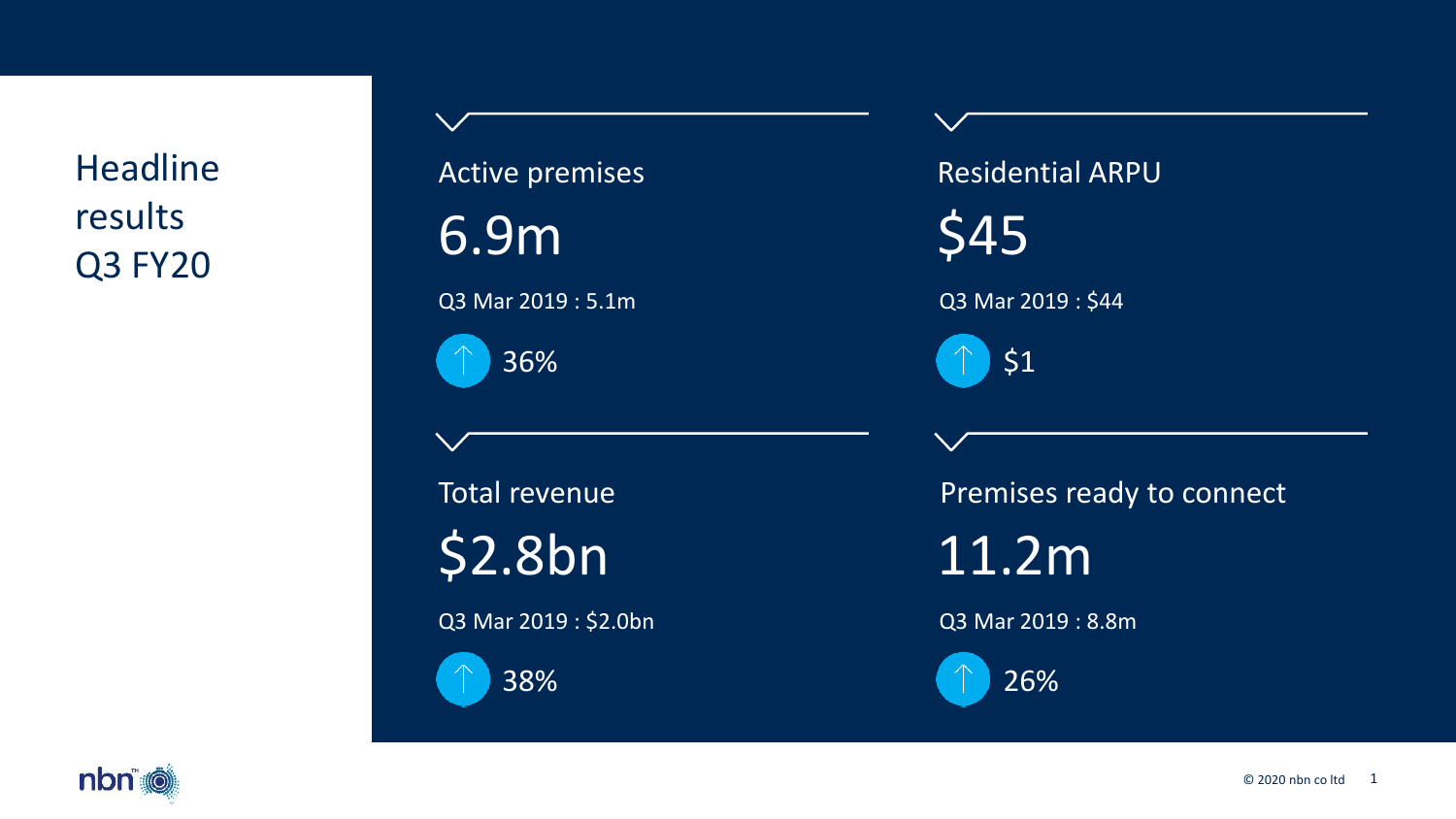# Premises ready to connect



| Cumulative<br>premises | 31 Mar 19 | 30 Jun 19 | 31 Mar 20               |
|------------------------|-----------|-----------|-------------------------|
| Satellite              | 440,257   | 443,154   | 411,137 <sup>1</sup>    |
| <b>Fixed Wireless</b>  | 643,574   | 659,300   | 589.429 <sup>1</sup>    |
| HFC.                   | 1,444,826 | 2,033,497 | 2,457,827               |
| <b>FTTC</b>            | 426,212   | 662,191   | 1,168,395               |
| <b>FTTN</b>            | 4,105,175 | 4,340,799 | 4,603,369               |
| <b>FTTP</b>            | 1,774,605 | 1,815,324 | 1,930,619               |
| <b>Total</b>           | 8,834,649 | 9,954,265 | 11,160,776 <sup>1</sup> |

1 During the nine months ended 31 March 2020, NBN Co declared 1,337,000 new premises ready to connect. However, following the completion of a full analysis of available premises data for Satellite and Fixed Wireless areas, the number of premises within these areas has been reduced by approximately 130,000. This reduction has been applied to the reported premises ready to connect figure as at 30 September 2019, 31 December 2019 and 31 March 2020.

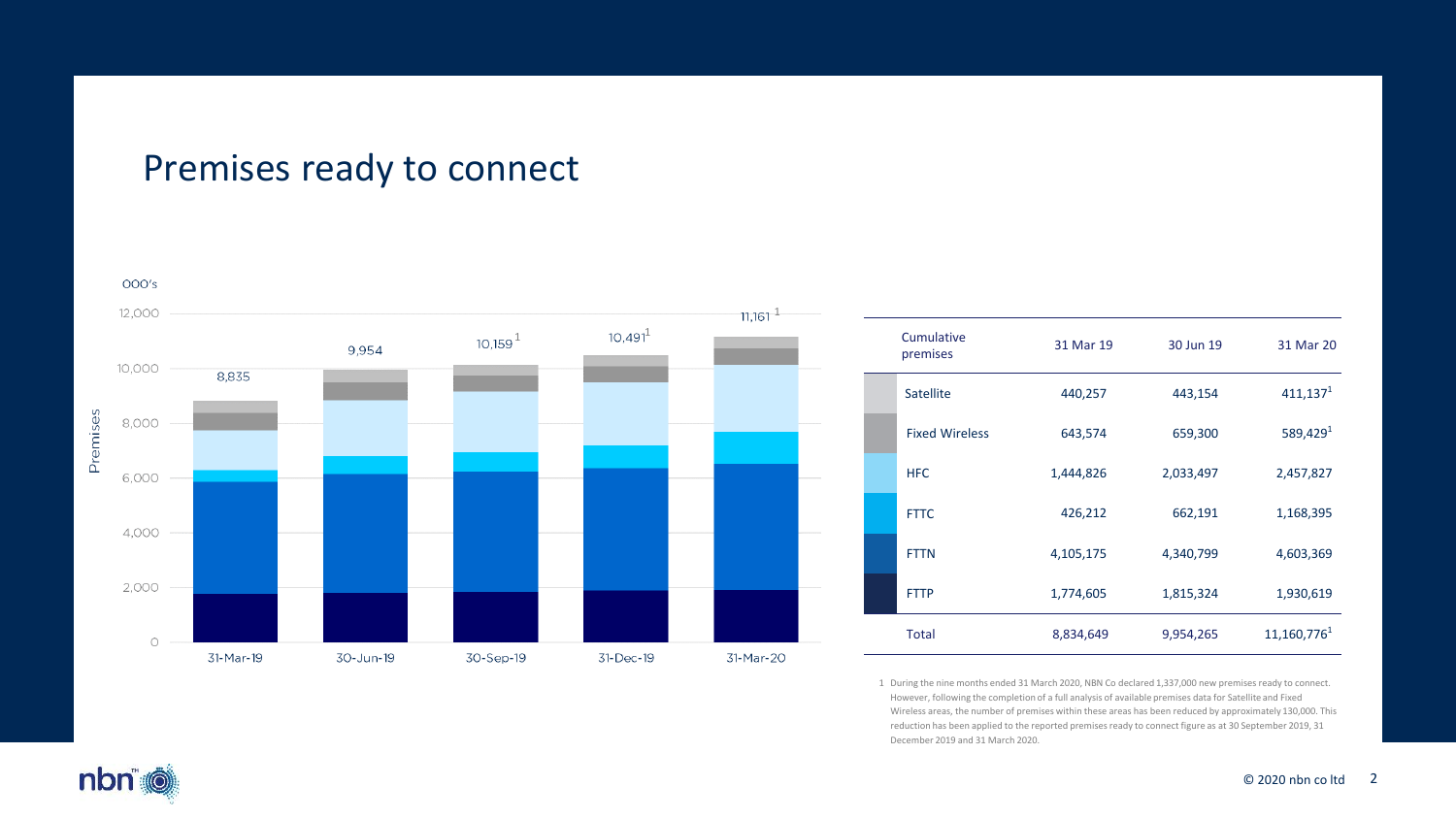### Active premises



nbn<sup>\*</sup>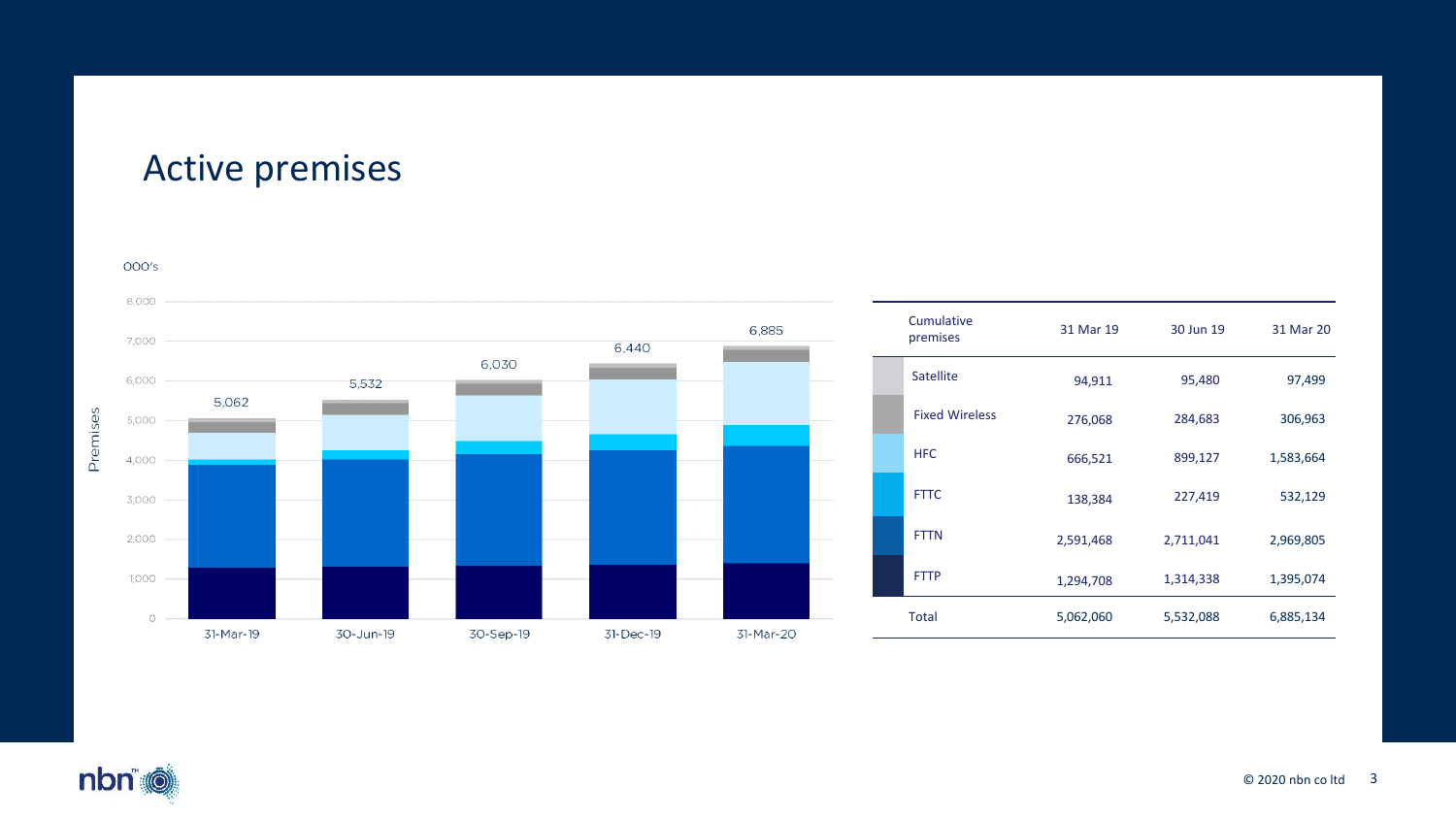### Total revenue



|                                      | 9 months to        |                    |  |
|--------------------------------------|--------------------|--------------------|--|
| \$m                                  | 31 Mar 19          | 31 Mar 20          |  |
| Telecommunications - Residential     | 1,560 <sup>1</sup> | 2,172 <sup>1</sup> |  |
| <b>Telecommunications - Business</b> | $341^{1}$          | $496^{1}$          |  |
| Other                                | 140                | 141                |  |
| <b>Total</b>                         | 2,041              | 2,809              |  |
| <b>Residential ARPU</b>              | \$44               | \$45               |  |

#### Total **nbn**™ network speed tiers (Mbps)

| As at              | 31 Mar 19 | 30 Jun 19 | 31 Mar 20 |
|--------------------|-----------|-----------|-----------|
| <b>Below 50/20</b> | 42%       | 36%       | 32%       |
| 50/20 or above     | 58%       | 64%       | 68%       |
| Total              | 100%      | 100%      | 100%      |

1 NBN Co has revised the data parameters used to identify Business and Residential customers. This has resulted in an increased number of locations being identified as businesses and a correlated growth in business segment revenue. NBN Co has restated prior period revenue for comparative purposes..

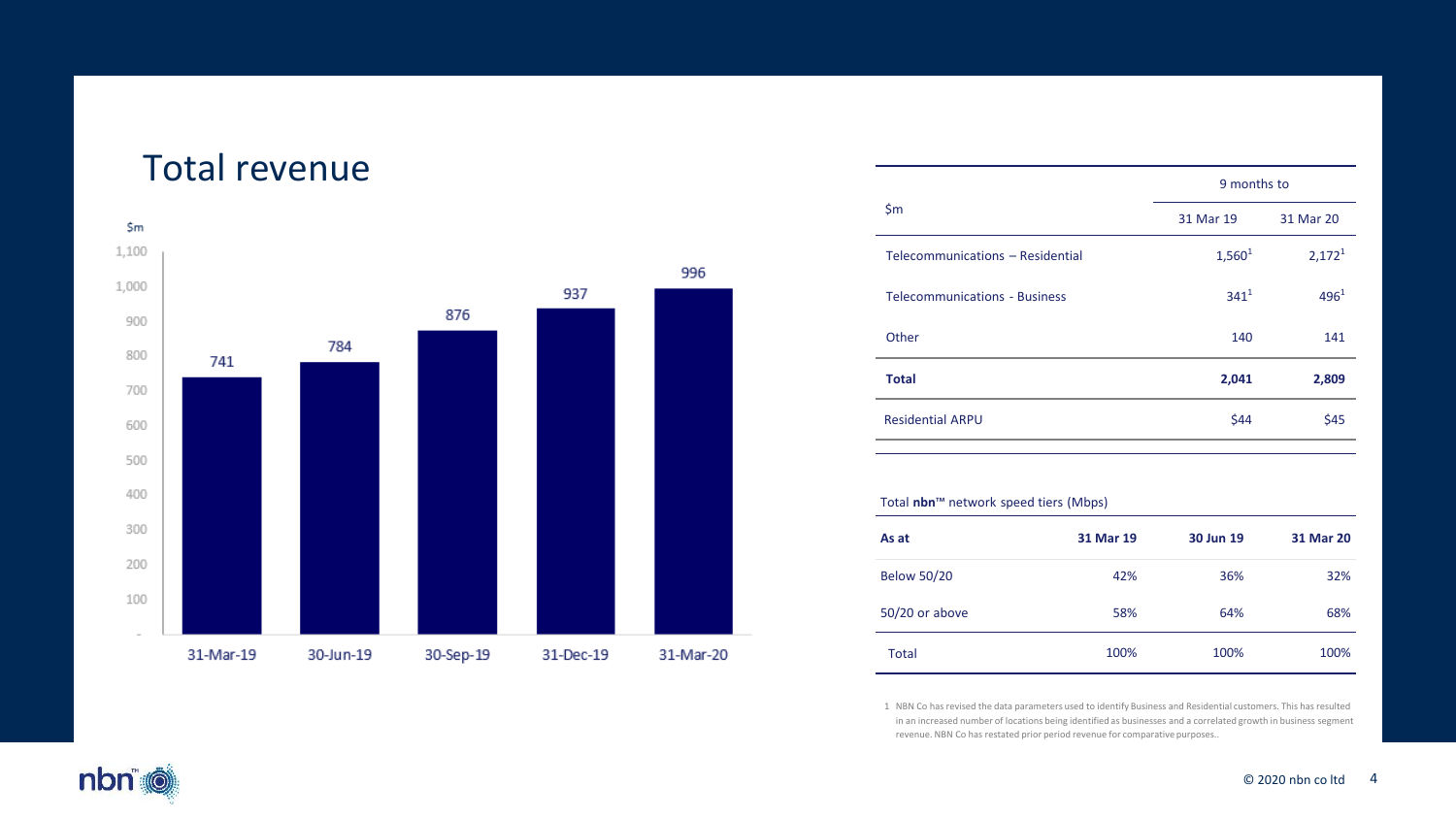### Operating expenses



|                            | 9 months to |                    |
|----------------------------|-------------|--------------------|
| \$m                        | 31 Mar 19   | 31 Mar 20          |
| Direct network costs       | 555         | 501                |
| Employee benefits expenses | 646         | 647                |
| Other expenses             | 448         | 408                |
| <b>Operating expenses</b>  | 1,649       | 1,556 <sup>1</sup> |
| Subscriber costs           | 1,200       | 1,985              |
| Total                      | 2,849       | 3,541              |

1 Following the adoption of AASB 16 *Leases* from 1 July 2019, certain operating lease and right-of-use arrangements are no longer accounted for as operating expenses but instead are recognised on the balance sheet as a right-of-use asset and lease liability with associated depreciation and interest expenses recorded in the income statement. The impact of these accounting requirements has resulted in lower operating expenses of approximately \$140 million in comparison to the corresponding prior period. This reduction in operating expenses is offset by increased depreciation and amortisation and interest expense in the period.

nbn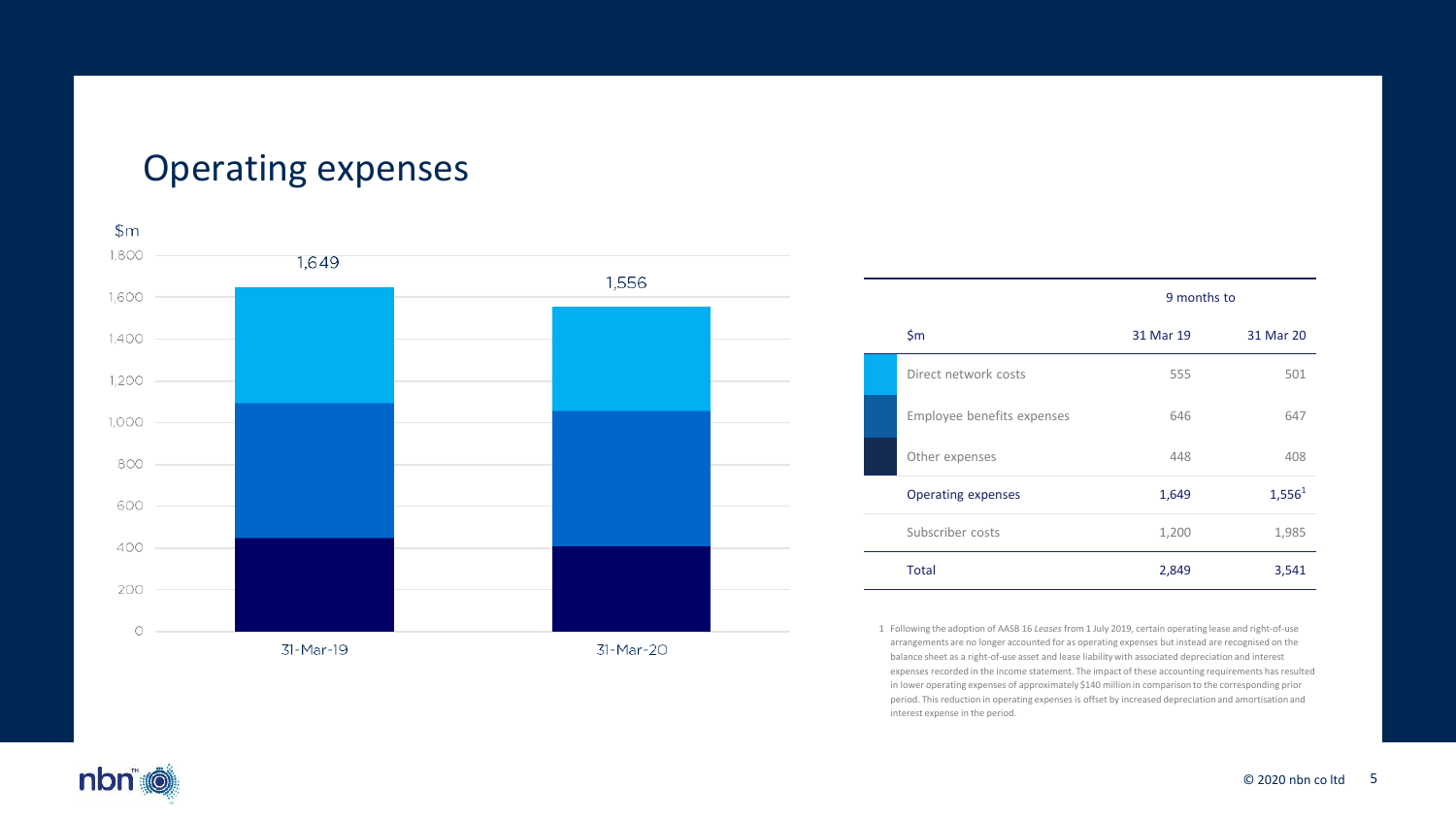# Capital expenditure



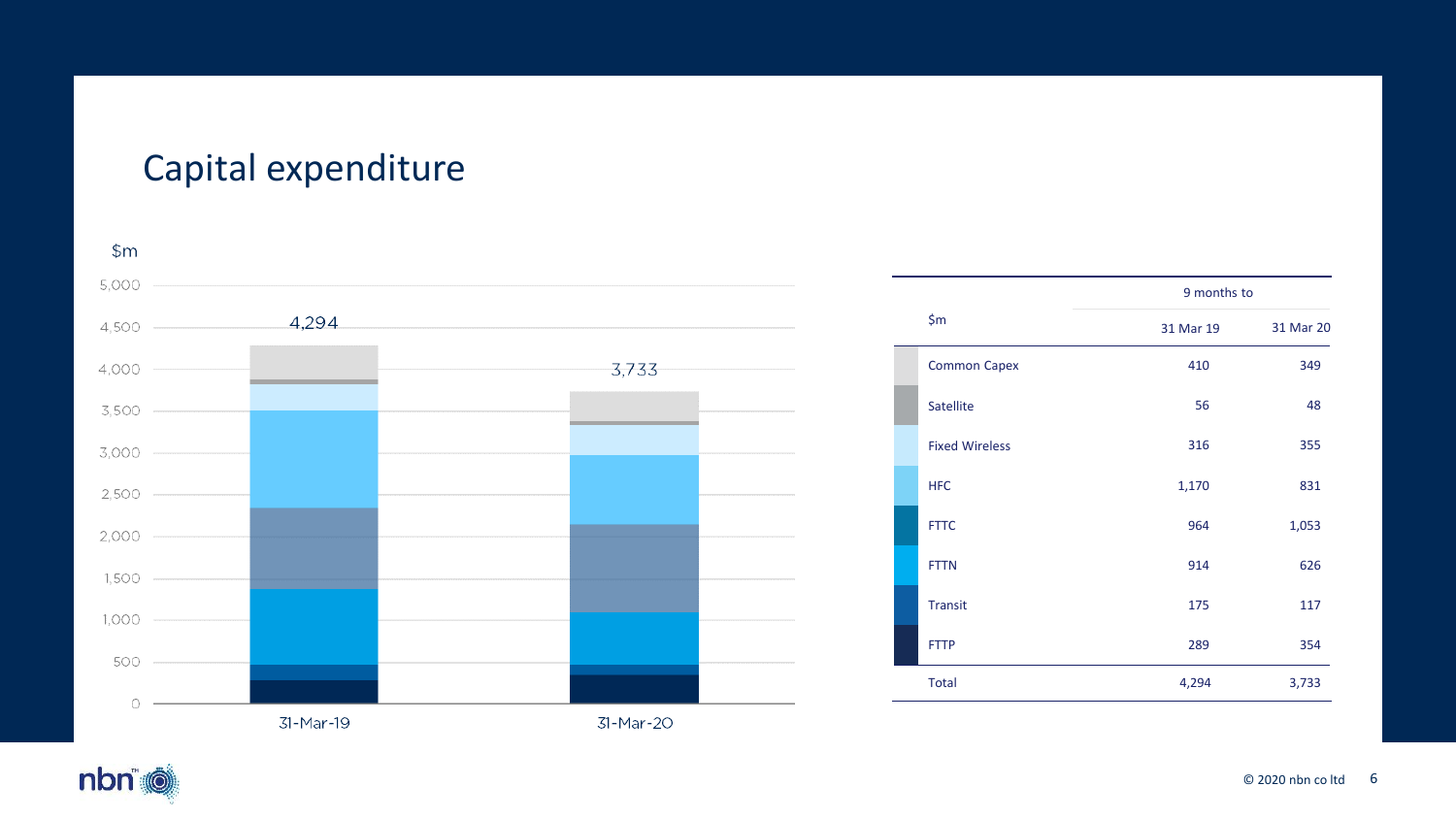### Cost per Premises



1 Fixed Wireless CPP includes the impact of a reduction of approximately 90,000 premises in the estimated number of premises within areas serviced by Fixed Wireless. This premises dilution has been applied following a full analysis of available premises data for these areas.

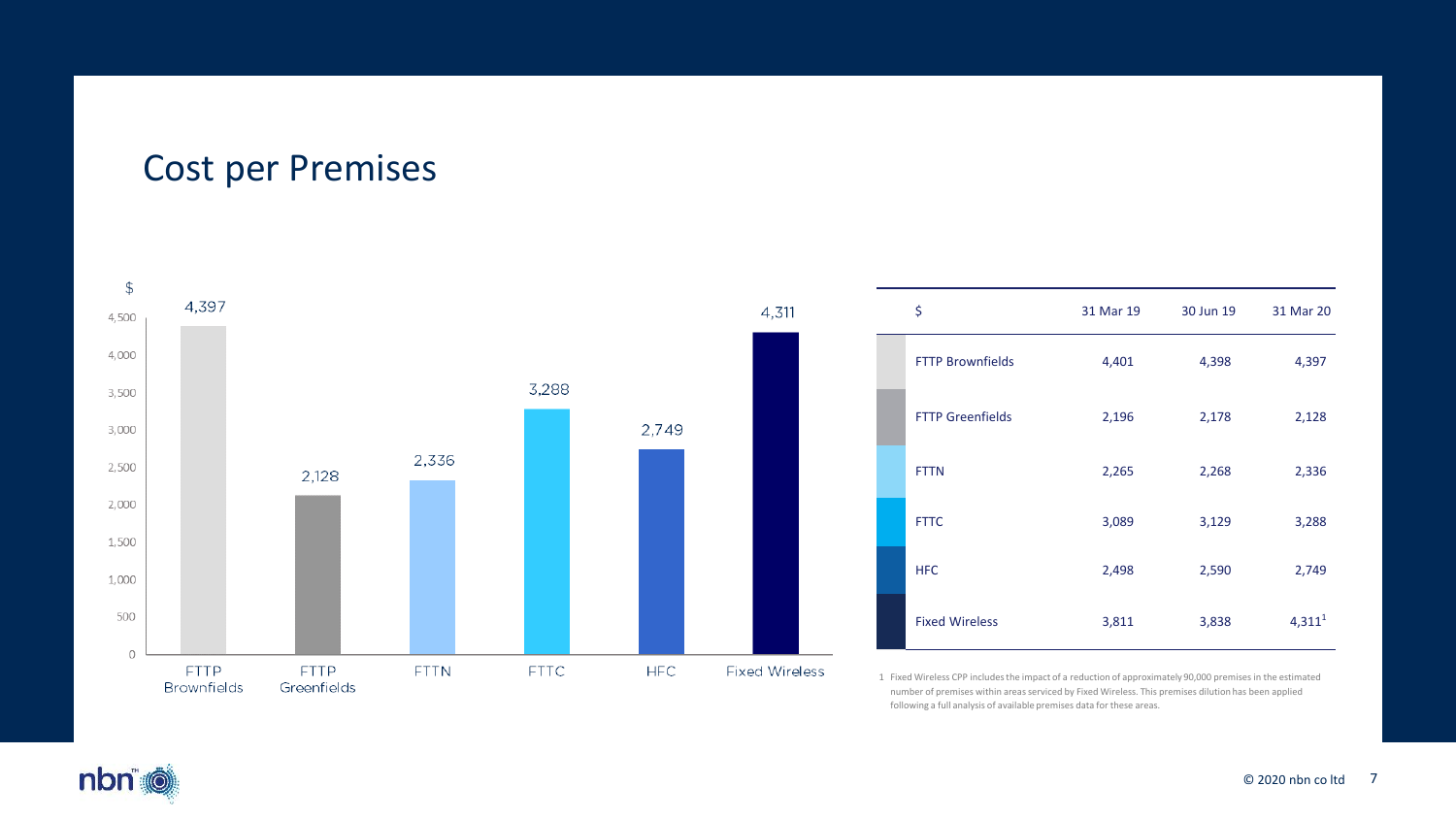# Financial summary

|                                       | For the 9 months ended |           |              |
|---------------------------------------|------------------------|-----------|--------------|
| \$m\$                                 | 31 Mar 19              | 31 Mar 20 | Movement (%) |
| Total revenue                         | 2,041                  | 2,809     | 38%          |
| Operating expenses                    | (1,649)                | (1,556)   | (6%)         |
| <b>EBITDA before subscriber costs</b> | 392                    | 1,253     | 220%         |
| Subscriber costs                      | (1,200)                | (1,985)   | 65%          |
| <b>EBITDA</b>                         | (808)                  | (732)     | 9%           |
| Depreciation and amortisation expense | (1, 910)               | (2, 298)  | 20%          |
| Other income                          | 17                     | 17        | (4% )        |
| <b>EBIT</b>                           | (2,701)                | (3,013)   | (12%)        |

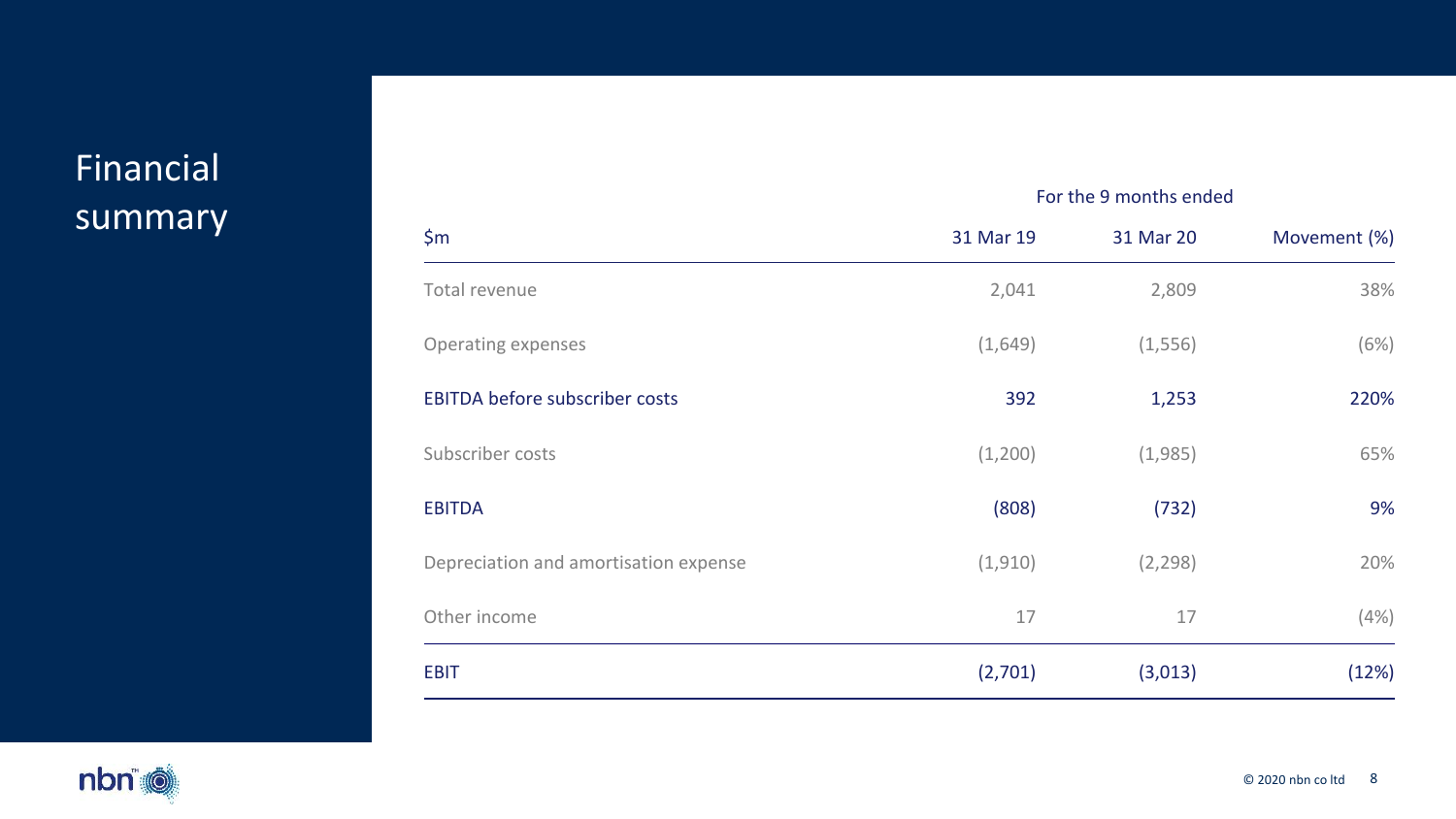# **Questions**